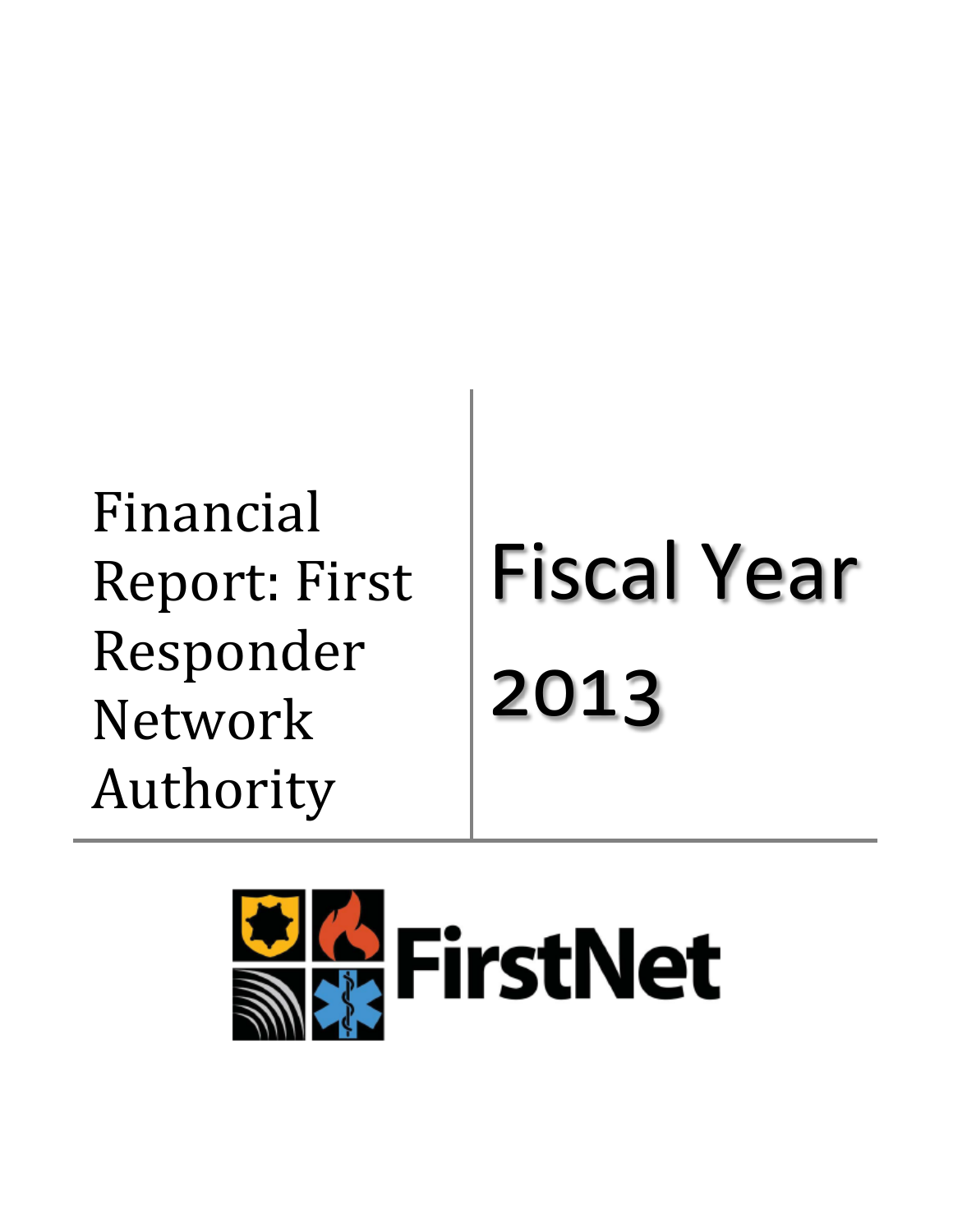# **Table of Contents**

| 1.1   |                                                                                                     |
|-------|-----------------------------------------------------------------------------------------------------|
| 1.1.1 |                                                                                                     |
| 1.1.2 |                                                                                                     |
| 1.1.3 |                                                                                                     |
| 1.1.4 |                                                                                                     |
| 1.1.5 |                                                                                                     |
| 1.1.6 | Initial Funding from NTIA - Authority for NTIA to Borrow up to \$2 Billion from the U.S. Department |
| 1.1.7 | Network Build-out Funding - The Public Safety Trust Fund and the Network Construction Fund  4       |
| 1.1.8 |                                                                                                     |
| 1.1.9 |                                                                                                     |
| 1.2   |                                                                                                     |
| 1.3   |                                                                                                     |
| 1.3.1 |                                                                                                     |
| 1.3.2 |                                                                                                     |
| 2.0   |                                                                                                     |
| 2.1   |                                                                                                     |
| 2.2   |                                                                                                     |
| 2.3   |                                                                                                     |
| 2.4   |                                                                                                     |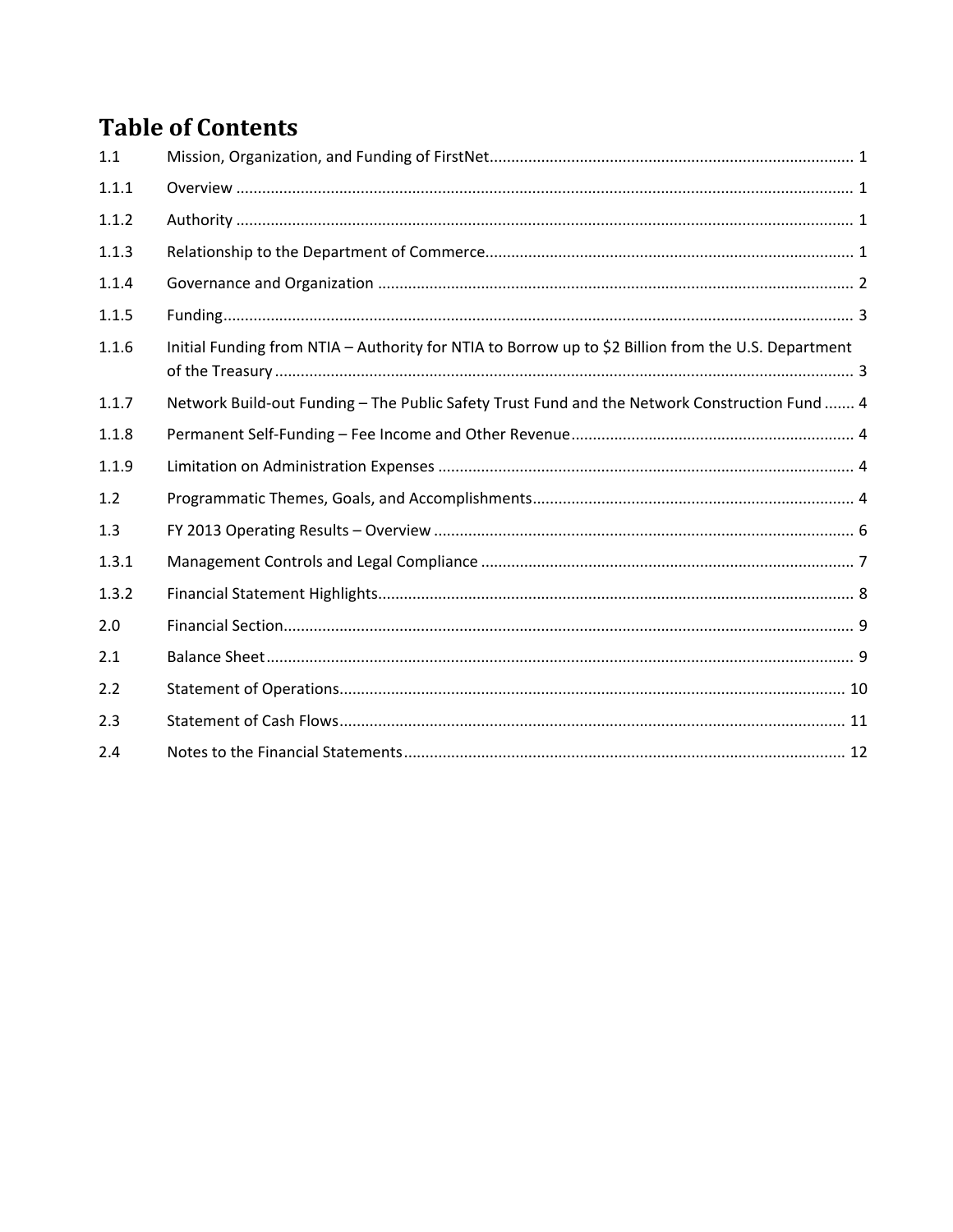# <span id="page-2-1"></span><span id="page-2-0"></span>**1.1 Mission, Organization, and Funding of FirstNet**

## **1.1.1 Overview**

On February 22, 2012, the President signed into law the *Middle Class Tax Relief and Job Creation Act of 2012*, Public Law No. 112-96 (the "Act") which established the First Responder Network Authority (FirstNet) as an independent authority within the National Telecommunications and Information Administration (NTIA) of the Department of Commerce (the Department). FirstNet's Board held its inaugural meeting in September 2012. FirstNet's fiscal year (FY) runs from October 1 through September 30. FY 2013 was FirstNet's initial year of operation as an independent authority.

FirstNet holds the single Public Safety Wireless Network License for use of the 700MHz D block spectrum and a pre-existing block of public safety broadband spectrum, with the mission of ensuring establishment of a nationwide, interoperable, wireless nationwide public safety broadband network (NPSBN) built in consultation with Federal, state, and local authorities. The NPSBN FirstNet establishes will enable police, firefighters, emergency medical technicians, and other first responders to effectively communicate with one another during emergencies and use new technologies to improve response time, keep communities safe, and save lives. Additional information on FirstNet is available at *http://firstnet.gov.*

# <span id="page-2-2"></span>**1.1.2 Authority**

The Act established the governance structure of FirstNet; created related advisory committees; set forth FirstNet's powers, duties and responsibilities; authorized FirstNet's initial funding and subsequent requirement for self-funding; and provided audit and reporting requirements.

On November 15, 2012, the Federal Communications Commission (FCC) granted FirstNet a license for use of the public safety broadband spectrum (763-768/793-798 MHz) and the spectrally adjacent D Block (758- 763/788-793 MHz), a commercial spectrum block that the Act required the FCC to reallocate for public safety use, under the call sign WQQE234. In accordance with the Act, the license was granted to FirstNet at no cost from underlying spectrum of the U.S. government that is not carried at value in the U.S. government's general ledger.

# <span id="page-2-3"></span>**1.1.3 Relationship to the Department of Commerce**

On September 17, 2012, the Department issued Department Organization Order (DOO) 25-7, which formally prescribes the organization of FirstNet and assignment of functions within NTIA including the establishment of FirstNet. While FirstNet is a component of NTIA and is a Federal entity, it is established that in carrying out the duties and responsibilities of the Act, FirstNet is not under the direct authority of the Administrator of NTIA and may plan and execute actions necessary to develop, build, and operate the network. Though independent, the Act does require coordination with NTIA regarding specific actions to be executed by NTIA to provide oversight and support of FirstNet, including but not limited to matters related to budgetary resources, approval of user fees, and the administration of grant programs.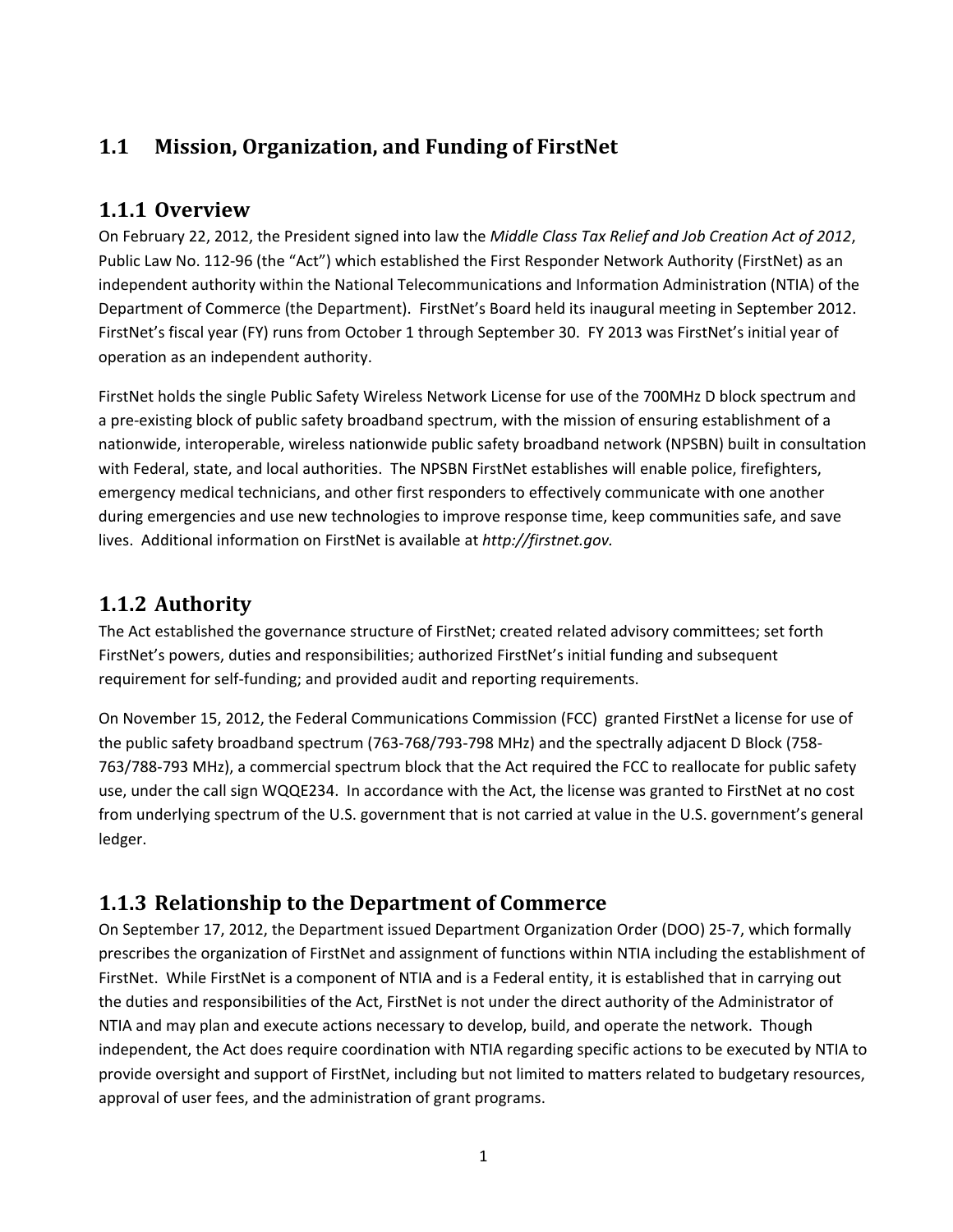## <span id="page-3-0"></span>**1.1.4 Governance and Organization**

Under the Act, FirstNet is headed by a 15-member Board consisting of:

- the Secretary of Homeland Security;
- the Attorney General of the United States;
- the Director of the Office of Management and Budget; and
- 12 non-permanent members appointed by the Secretary of Commerce.

All powers, duties, and responsibilities of FirstNet are exercised through actions of the Board.

On August 20, 2012, the Secretary of Commerce announced the initial Board members for FirstNet. The Board members were sworn in, and the Board held its first Board meeting on September 25, 2012, at which time it adopted the Bylaws for the organization.

| <b>Name</b>                            | <b>Background</b>                                                                                                                | <b>Term Expires</b> |  |
|----------------------------------------|----------------------------------------------------------------------------------------------------------------------------------|---------------------|--|
| Tim Bryan                              | Chief Executive Officer (CEO), National Rural<br><b>Telecommunications Cooperative</b>                                           | August 2015         |  |
| <b>Charles Dowd</b>                    | Assistant Chief, New York City Police Department                                                                                 | August 2014         |  |
| F. Craig Farrill                       | Wireless telecommunications executive                                                                                            | August 2015         |  |
| Paul Fitzgerald                        | Sheriff, Story County, Iowa                                                                                                      | August 2014         |  |
| Samuel Ginn, Chairman                  | Telecommunications executive                                                                                                     | August 2014         |  |
| Jeffrey Johnson                        | Fire Chief (retired); CEO, Western Fire Chiefs<br>Association; former Chair, State Interoperability<br>Council, State of Oregon; | August 2016         |  |
| <b>Kevin McGinnis</b>                  | Chief/CEO, North East Mobile Health Services                                                                                     | August 2015         |  |
| Ed Reynolds                            | Telecommunications executive (retired)                                                                                           | August 2014         |  |
| Susan Swenson,<br><b>Vice Chairman</b> | Telecommunications/technology executive                                                                                          | August 2016         |  |
| Teri Takai                             | Government information technology expert;<br>former Chief Information Officer, States of<br>Michigan and California              | August 2016         |  |
| <b>Wellington Webb</b>                 | Former Mayor of Denver, Colorado (retired);<br>Founder, Webb Group International                                                 | August 2015         |  |

As of September 30, 20[1](#page-3-1)3<sup>1</sup>, the current non-permanent Board members were:

On April 23, 2013, the Board selected William D'Agostino, Jr. as General Manager of FirstNet. On June 4, 2013, the Board approved the organizational structure of FirstNet.

<span id="page-3-1"></span> $1$  Board member Barry Boniface was appointed to the FirstNet Board in November 2013 as a replacement for William Keever who served as an original Board member until August 2013. Sam Ginn stepped down from the Chairmanship in June 2014 and was replaced in this role by Susan Swenson, but remains on the Board as a member.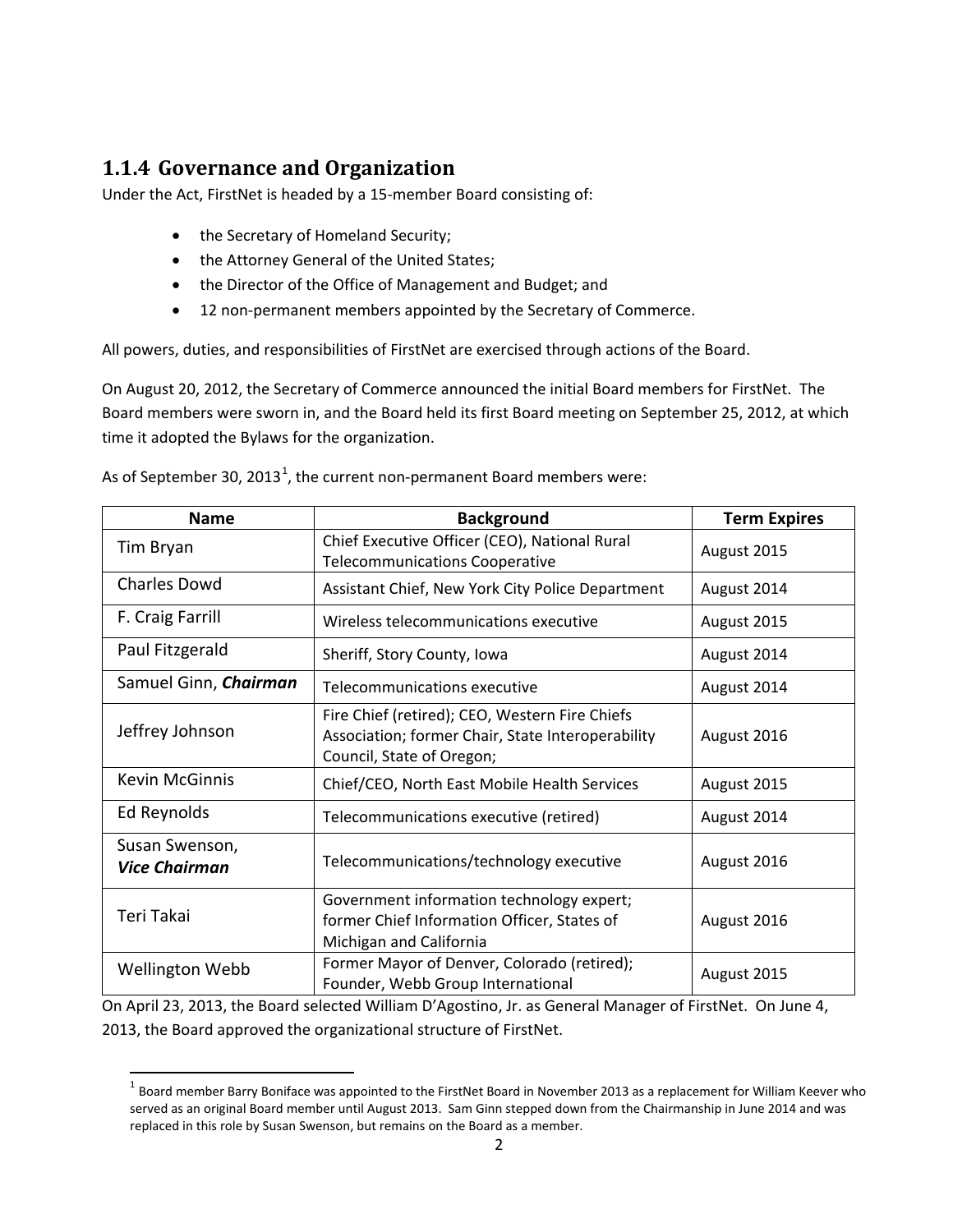

As of September 30, [2](#page-4-2)013, the senior management team<sup>2</sup> was comprised of:

- General Manager William D'Agostino, Jr. (Senior Executive Service)
- Deputy General Manager TJ Kennedy (Senior Executive Service)
- Chief Technical Officer F. Craig Farrill (acting)
- User Operations Officer vacant
- Chief Information Officer vacant
- Chief Financial Officer Randolph Lyon (Senior Executive Service)
- Chief Administrative Officer vacant
- <span id="page-4-0"></span>• Chief Counsel – vacant

## **1.1.5 Funding**

To build the NPSBN, the Act provides up to \$7 billion in funding to be derived from the proceeds of FCC auctions of spectrum licenses. The Act directs the use of proceeds in an order of priority. After certain priority uses, \$7 billion of proceeds from a series of upcoming auctions directed by the Act are dedicated to public safety.

This funding includes direct funding to FirstNet as well as for NTIA responsibilities under Subtitle B of the Act, including provision of grants to states that choose to opt out of FirstNet's deployment of the nationwide network but have qualified to build their state's portion of the nationwide network (opt-out states).

# <span id="page-4-1"></span>**1.1.6 Initial Funding from NTIA – Authority for NTIA to Borrow up to \$2 Billion from the U.S. Department of the Treasury**

Prior to the receipt of proceeds from the FCC auctions, the Act permits NTIA to borrow up to \$2 billion interest-free from the U.S. Department of the Treasury (Treasury) to implement Subtitle B of Title VI, including FirstNet. The amounts borrowed are to be repaid from the spectrum auction proceeds; no auction proceeds were received in FY 2013.

<span id="page-4-2"></span><sup>&</sup>lt;sup>2</sup> Subsequent to September 30, 2013, Stuart Kupinsky, Frank Freeman, Jim Gwinn, and Alireza Afrashteh joined the FirstNet senior management team as the Chief Counsel, Chief Administrative Officer, Chief Information Officer, and Chief Technical Officer, respectively. On April 14, 2014, William D'Agostino resigned from FirstNet for personal and family reasons and TJ Kennedy was named Acting General Manager.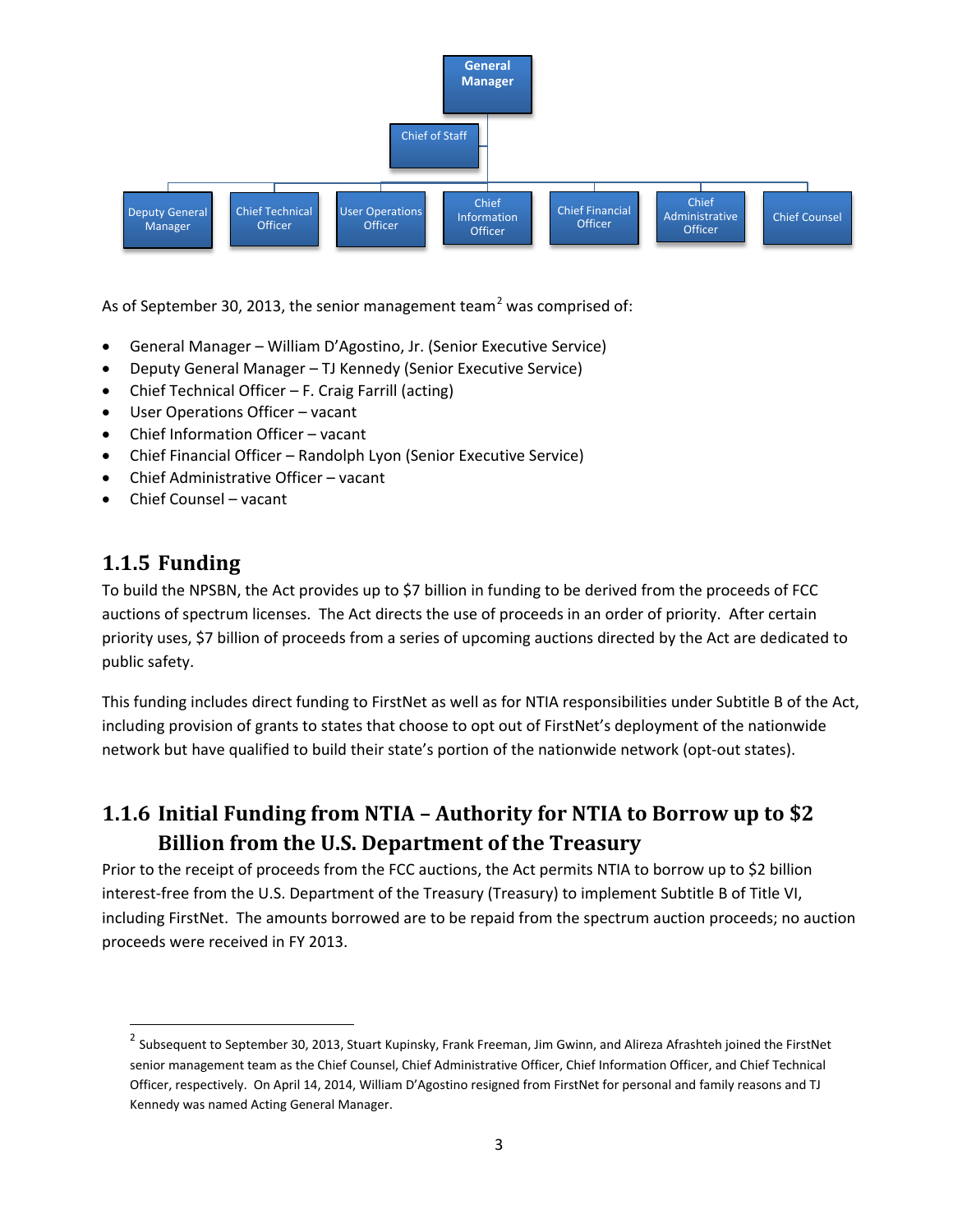NTIA makes available to FirstNet a portion of the funds it borrows from the Treasury to pay expenses incurred by FirstNet. FirstNet has no authority to borrow funds independently and relies on NTIA to make funds available. All FirstNet expenses paid in FY 2013 were disbursed from funds borrowed by NTIA from the Treasury. Such amounts are recognized by FirstNet as capital contributions from NTIA for financial reporting purposes, instead of advances, because FirstNet is not required to repay such amounts.

# <span id="page-5-0"></span>**1.1.7 Network Build-out Funding – The Public Safety Trust Fund and the Network Construction Fund**

Designated proceeds from the FCC auctions of spectrum licenses will be deposited in a Public Safety Trust Fund (PSTF) created by the Act. Up to \$7 billion of these proceeds, less certain amounts borrowed before receipt of the auction proceeds, will be transferred to a Network Construction Fund for FirstNet to use to build out the nationwide network and for NTIA to make grants to opt-out states to build their own radio access networks, which will link to the FirstNet core infrastructure. No auction proceeds were received in FY 2013.

## <span id="page-5-1"></span>**1.1.8 Permanent Self-Funding – Fee Income and Other Revenue**

The Act authorizes FirstNet to obtain grants and funds from individuals, private companies, organizations, institutions, and governments; and to assess and collect various network user and lease fees to enable it to become a permanent, self-funded operation. No grants, funds, or user or lease fees were assessed or collected in FY 2013.

## <span id="page-5-2"></span>**1.1.9 Limitation on Administration Expenses**

The Act caps FirstNet's administrative expenses at \$100 million in total over the first 10 years of operations. Costs attributed to certain oversight and audits are not included in the expense cap. In FY 2013, FirstNet incurred no expenses in excess of the limitation.

# <span id="page-5-3"></span>**1.2 Programmatic Themes, Goals, and Accomplishments**

Implementation of the Act can be divided into three programmatic themes:

- Theme 1: Establish FirstNet;
- Theme 2: Build and Deploy the National Public Safety Broadband Network; and
- Theme 3: Operate and Sustain the National Public Safety Broadband Network.

As FY 2013 was the first year of operations for FirstNet, the Board set forth a limited number of goals related to establishing FirstNet, articulated in numerous resolutions passed by the Board. No funds were spent on Themes 2 or 3 during FY 2013.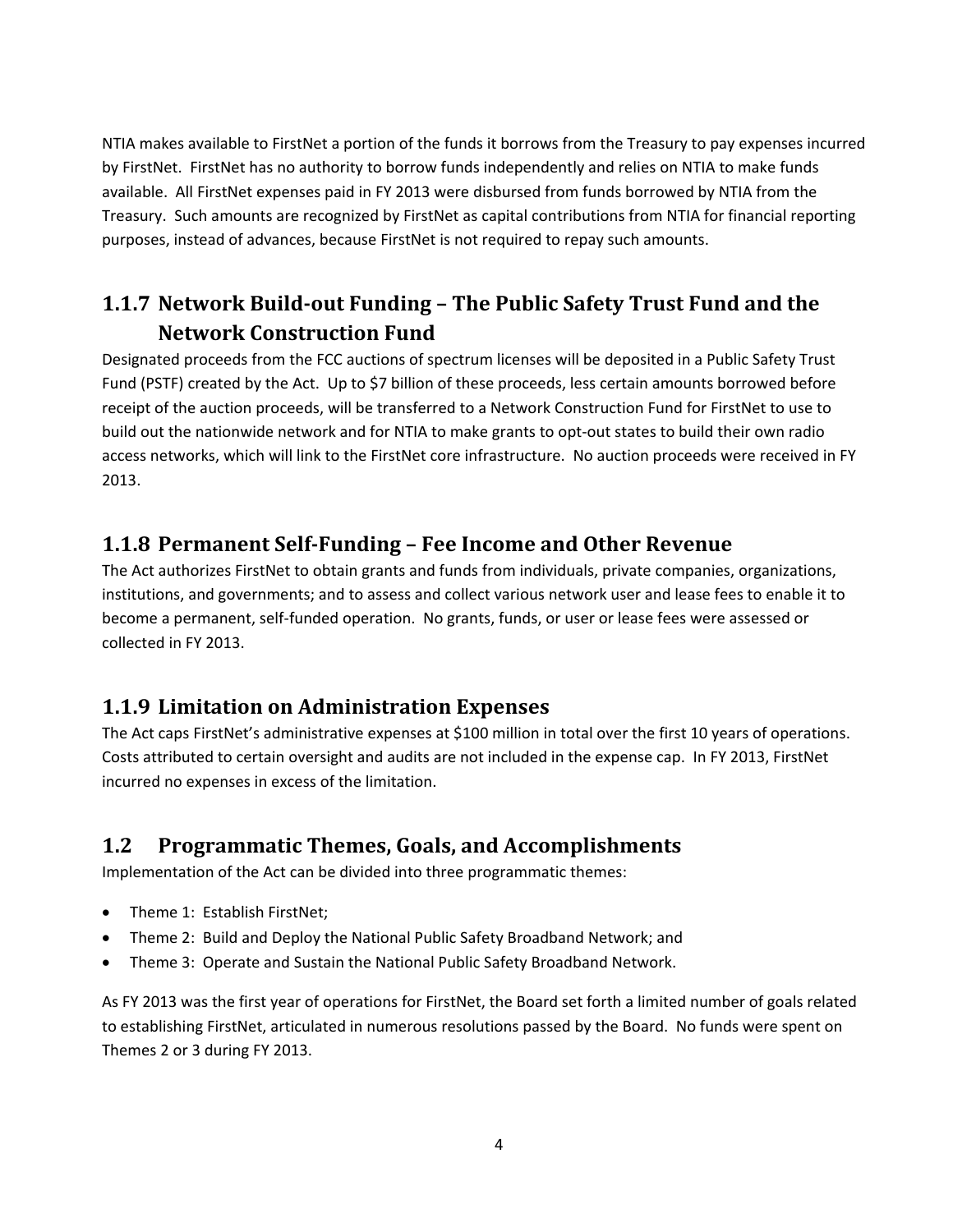The FY 2013 goals fall into four primary activities under Theme 1, Establish FirstNet:

- Hire the management team, establish a budget and build FirstNet's foundation;
- Conduct comprehensive business planning;
- Establish and execute state, regional, local, and tribal consultations; and
- Negotiate spectrum lease agreements with Broadband Technology Opportunities Program (BTOP) grant recipients to develop and demonstrate operation of the NPSBN.

Below is a summary of accomplishments by activity:

#### **Hire the Management Team, Establish a Budget, and Start Operations**

As required by the Act, the Board established a Public Safety Advisory Committee with 41 member organizations representing a broad range of public safety interests.

On November 16, 2012, the FCC reallocated existing public safety broadband spectrum and granted FirstNet a single license for that spectrum and the 700 MHz D block of spectrum for an initial term of 10 years.

In addition to the General Manager, FirstNet hired core members of its senior management team including a Deputy General Manager and Chief Financial Officer, and ended the year with recruiting actions in place to hire a Chief Counsel, Chief Administrative Officer, Chief Information Officer, and Chief Technical Officer.

The Board authorized management to obligate up to \$50 million to fund business planning efforts, outreach, and start up activities. Of the \$50 million authorized, FirstNet's FY 2013 operating expenses incurred and advances on contracts extending beyond the fiscal year end totaled \$17.9 million.

#### **Conduct Comprehensive Business Planning**

FirstNet's technical team developed and issued to industry 11 Requests for Information (RFIs) as part of its market research effort to begin evaluating the most appropriate network design approach. These RFIs sought information on network partnering opportunities, radio access network design, core network design, network devices, satellite services, and other areas. Over 300 responses were received.

#### **Establish and Execute State, Regional, Local, and Tribal Consultations**

FirstNet outreach and consultation activities in FY 2013 included six regional workshops and more than 90 public safety related conferences, public discussions, and official meetings where FirstNet Board members, senior management, and staff spoke with target audiences. These activities included trips to Oklahoma to gain an understanding of the disaster sites of the 2013 Moore, OK tornado and the 1995 Federal building bombing; to New Jersey to observe relief efforts of first responders in the wake of Superstorm Sandy; and to almost a dozen other states where FirstNet met with public safety personnel and elected officials to discuss plans and goals for the NPSBN.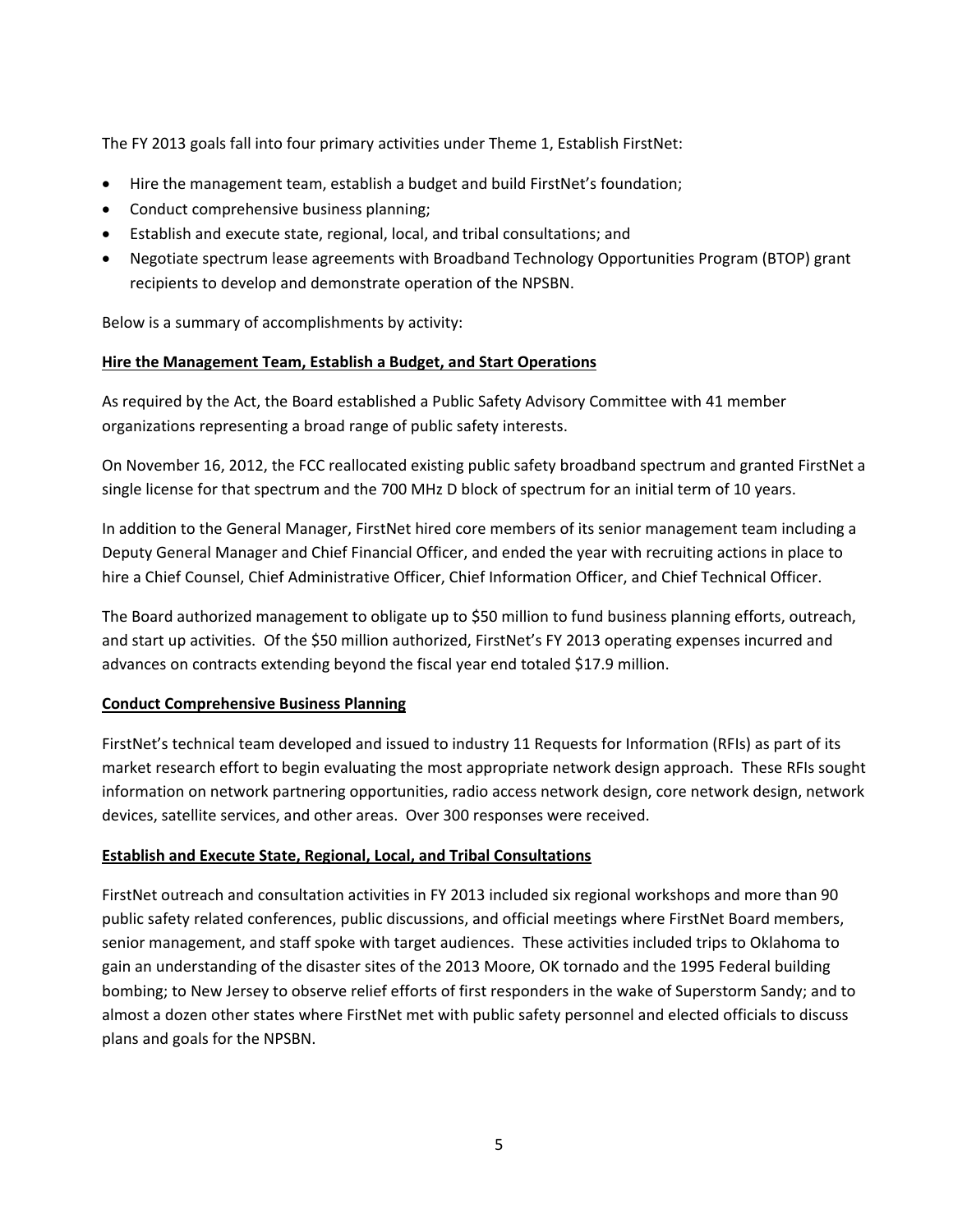## **Negotiate Spectrum Lease Agreements with BTOP Grant Recipients to Develop and Demonstrate Operation of the NPSBN**

In February 2013, FirstNet initiated negotiations with seven public safety BTOP grantees whose funding was partially suspended by NTIA following enactment of the Act. On July 1, 2013 and July 23, 2013,

FirstNet entered into Spectrum Manager Lease Agreements with the Los Angeles Regional Interoperable Communications System (LA-RICS) and the State of New Mexico, respectively.

FirstNet agreed to lease spectrum usage rights to operate on the 700 MHz public safety broadband spectrum to these entities in exchange for "Key Learning Conditions" or operational activities the lessees agreed to incorporate into their operations to assist FirstNet in the development, deployment, and management of the NPSBN. These agreements provide for information sharing only, and no funding or property was exchanged between the parties. Neither BTOP grantee provided any Key Learning Conditions in FY 2013 as the agreements were not established until late in the fiscal year and the grantees were not operating systems during the year.

## <span id="page-7-0"></span>**1.3 FY 2013 Operating Results – Overview**

In December 2012, the Board appointed certain Board members to serve as acting officers of FirstNet to manage start-up operations with an initial authorization to spend up to \$10 million to begin developing a business plan and support outreach activities and consultation with state, tribal, Federal, and local entities. In February 2013, the Board authorized the acting officers to hire up to ten FirstNet employees. In March, the Board authorized an additional \$1 million for outreach and user advocacy efforts. In April, the Board appointed William D'Agostino, Jr. as General Manager to direct day-to-day operations of the organization. On June 4, 2013, the Board approved an FY 2013 operating budget authorizing management to obligate up to \$50 million.

Operating costs for the year were \$17 million, primarily related to contractual services for technical experts to assist the Board with initial business and start-up planning activities in the absence of Federal staff.

FirstNet also entered into service agreements with other Federal offices for certain support services during the year. FirstNet advance funded some of these agreements which extend to a period beyond September 30 and are reflected in the year-end advances and prepayments balance of \$1 million.

Of the borrowing authority provided to NTIA under the Act, NTIA contributed \$18 million to FirstNet. Of this amount, \$13.9 million was recognized as cash and paid out to employees for salaries and benefits and to commercial and Federal vendors and suppliers for goods and services. An additional \$4.2 million is due as a receivable and will be available as the payables at year end become due. FirstNet had no cash balance at year end and relies on the NTIA receivable to fund any unpaid liabilities.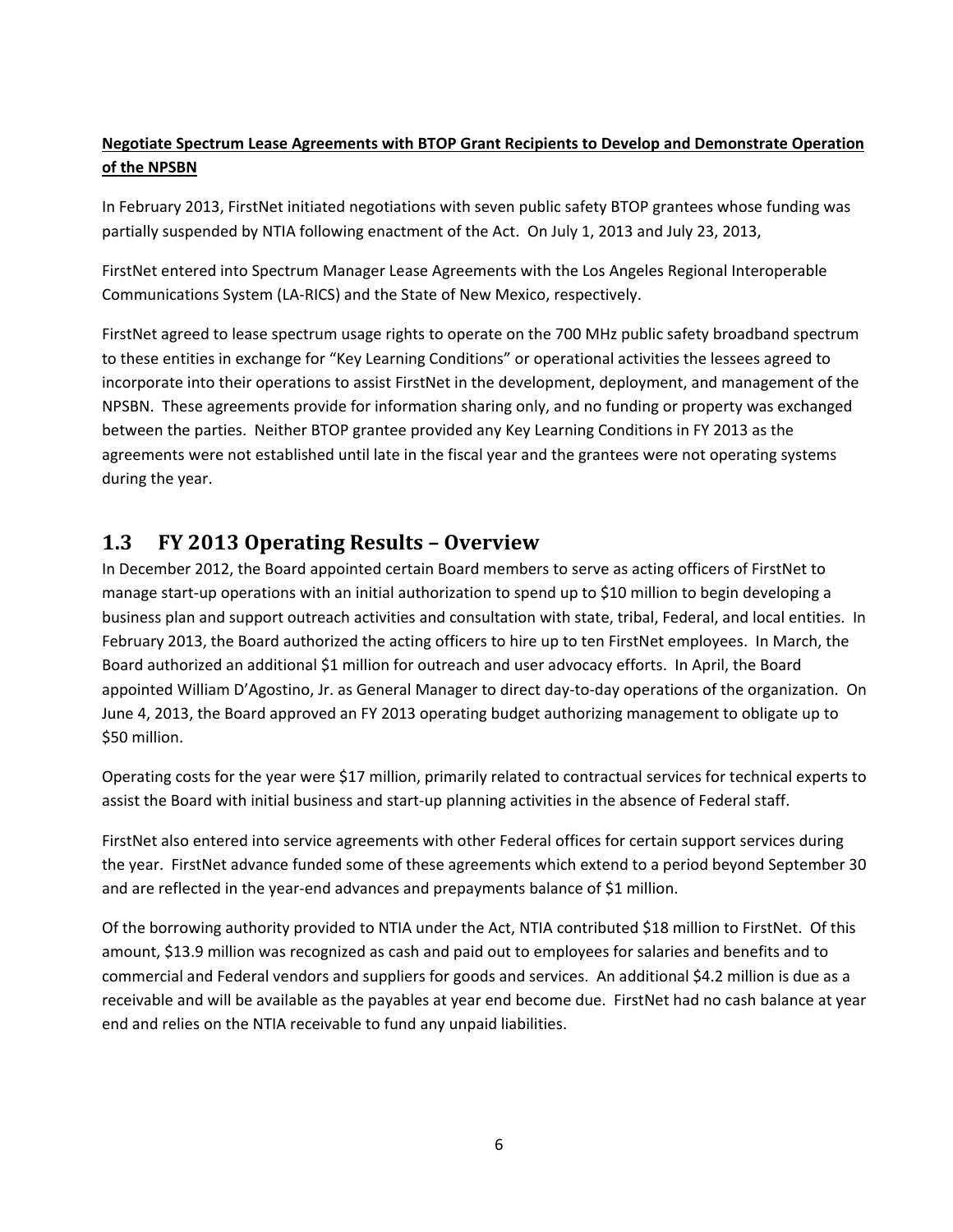# <span id="page-8-0"></span>**1.3.1 Management Controls and Legal Compliance**

The FirstNet Board has established various policies and levels of control over the expenditure of funds by the organization. For example, only the FirstNet General Manager, Officers, the Chairman of the Board, and the Board have the authority to approve the purchase of goods and services; to engage the services of Federal contracting and financial management personnel on behalf of FirstNet; and to approve the hiring of new employees. In addition, during FY 2013 no obligation or expenditure of funds could be finalized until the funds were apportioned by OMB and certified as available by NTIA.

Section 6413 of the Act established in the Treasury the PSTF, which provides funding for NTIA oversight and FirstNet. FirstNet's transactions are all embedded within the Department's Commerce Business Systems (CBS) and can be identified by a subset of project codes within CBS. The instance of CBS utilized by FirstNet and NTIA is housed in the National Institute of Standards and Technology (NIST), a bureau of the Department. As such, in addition to the policies set by the Board, FirstNet complies with Department, NTIA, and NIST internal controls over the use of funds. Under the Federal Financial Management Improvement Act (FFMIA) of 1996, the Department is required to have financial management systems that comply with Federal financial management system requirements, Federal accounting standards, and the U.S. Standard General Ledger at the transaction level. In FY 2013, the Department remained in compliance with FFMIA.

In addition, management consultation for compliance with Federal rules and regulations is required with NTIA and the Department's counsel prior to the execution of procurements and interagency agreements.

During FY 2013, FirstNet utilized NTIA's internal control system and policies for essential administrative actions, including funds commitment, procurement, travel, time and attendance, and information technology security. The Department also provided oversight and briefings on ethics, procurement, personnel management, and security matters. The Department maintained responsibility for legal advice and authorities for procurement, ethics, conflicts of interest, and employment matters during FY 2013.

In response to potential issues identified by a Board member, the FirstNet Board appointed a special review committee to consider the openness and transparency of decision-making by the Board, the availability of records to members, and opportunities for Board input into the planning of FirstNet's network. In each of these cases, the committee found that the Board and FirstNet met their statutory responsibilities. The Board also referred other potential issues to the Department's Office of the Inspector General (OIG) for further review. The OIG has not completed its follow-up work.

Beginning with the appointment of the Board and continuing in FY 2013, FirstNet, NTIA, and the Department have provided compliance training on matters such as contracting, ethics, personnel management, travel, and similar policies for Board members, executives, and staff. Additionally, in FY 2014 FirstNet created a Compliance Committee, including the General Manager, Deputy General Manager, Chief Counsel, Chief Financial Officer, and Chief Administrative Officer to establish internal control policies and procedures; ensure an effective training program on these policies and procedures for Board members, executives and staff; and address any related matters.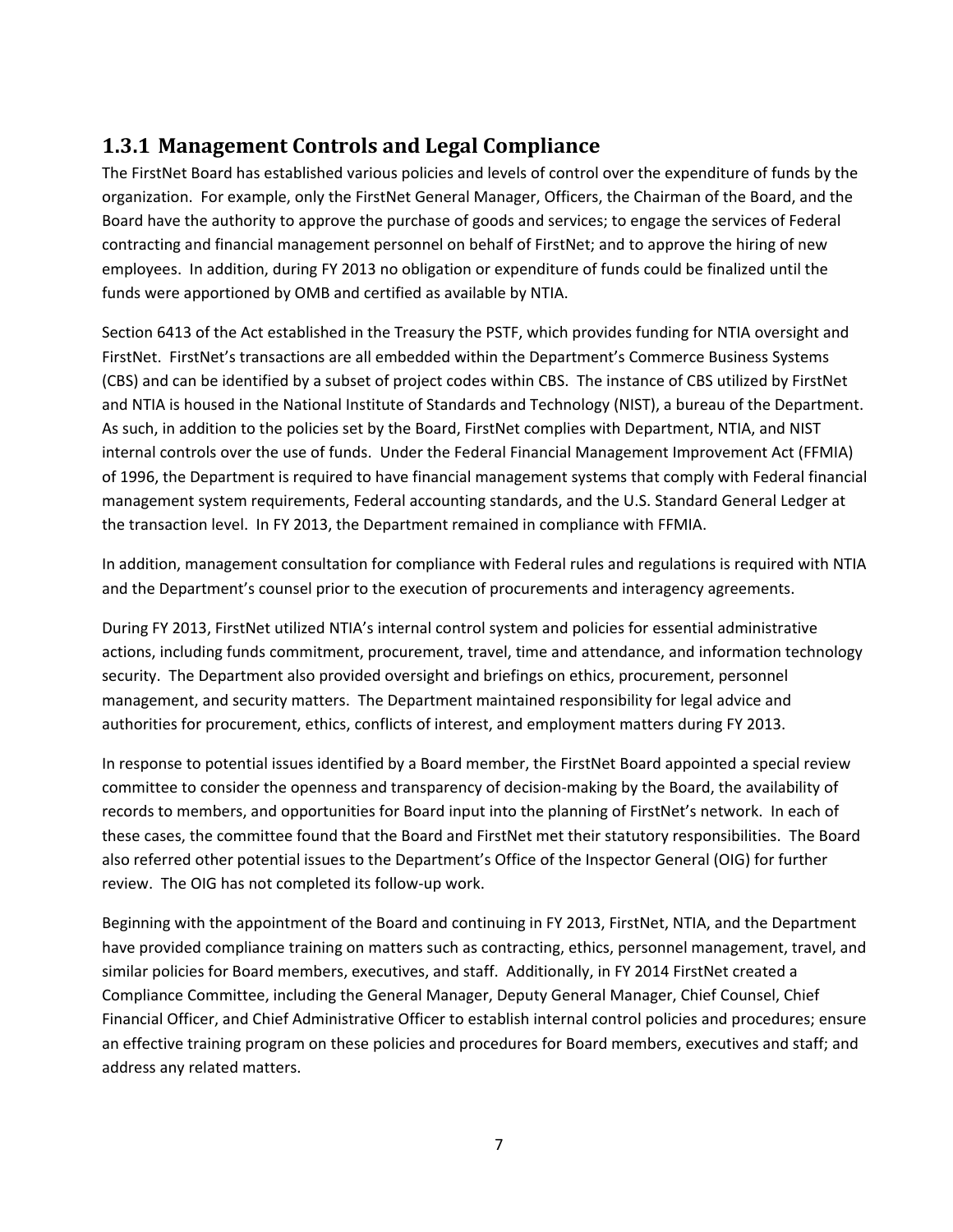# <span id="page-9-0"></span>**1.3.2 Financial Statement Highlights**

The financial statements presented in this report were prepared in accordance with the financial reporting framework established by the Financial Accounting Standards Board (FASB), which is the basis of U.S. generally accepted accounting principles (GAAP) for purposes of FirstNet's external reporting. The financial statements and accompanying notes appear in section 2.0 (Financial Section) of this document.

The financial statements have been prepared to report the financial position and results of operations of FirstNet in compliance with the audit and report requirements of the Act. While the statements have been prepared from the books and records of FirstNet and presented in accordance with the accounting framework established by FASB, the statements are in addition to financial reports used to monitor and control budgetary resources, which are prepared from the same books and records. The statements should be read with the realization that they are for a component of the U.S. Government, a sovereign entity. For additional details regarding the basis of accounting used to prepare the financial statements, please refer to Note 1. in section 2.4.

## **Balance Sheet as of September 30, 2013**

FirstNet's assets were \$5.2 million as of September 30, 2013. FirstNet's largest asset, Capital Receivables, reflects the portion of NTIA borrowing due to FirstNet to pay FirstNet's unpaid expenses as of September 30, 2013.

| <b>Assets Summary (Dollars in thousands)</b> |  |       |  |
|----------------------------------------------|--|-------|--|
| Capital Receivables                          |  | 4.170 |  |
| <b>Advances and Prepayments</b>              |  | 1.021 |  |
| <b>Total Assets</b>                          |  | 5,191 |  |
|                                              |  |       |  |

Liabilities were \$4.2 million as of September 30, 2013.

| Liabilities Summary (Dollars in thousands) |         |
|--------------------------------------------|---------|
| <b>Accounts Payable</b>                    | \$3,931 |
| <b>Other Liabilities</b>                   | 239     |
| <b>Total Liabilities</b>                   | 4.170   |

For Accounts Payable, \$142 thousand is due to other U.S. Federal government departments and agencies. The remaining balance of Accounts Payable is due to non-governmental organizations.

#### **Net Position as of September 30, 2013**

During FY 2013, FirstNet received capital contributions from NTIA of \$13.9 million. Additionally, as of September 30, 2013, capital contributions due from NTIA amounted to \$4.2 million. FirstNet earned no revenue and incurred operating expenses of \$17 million during the reporting period.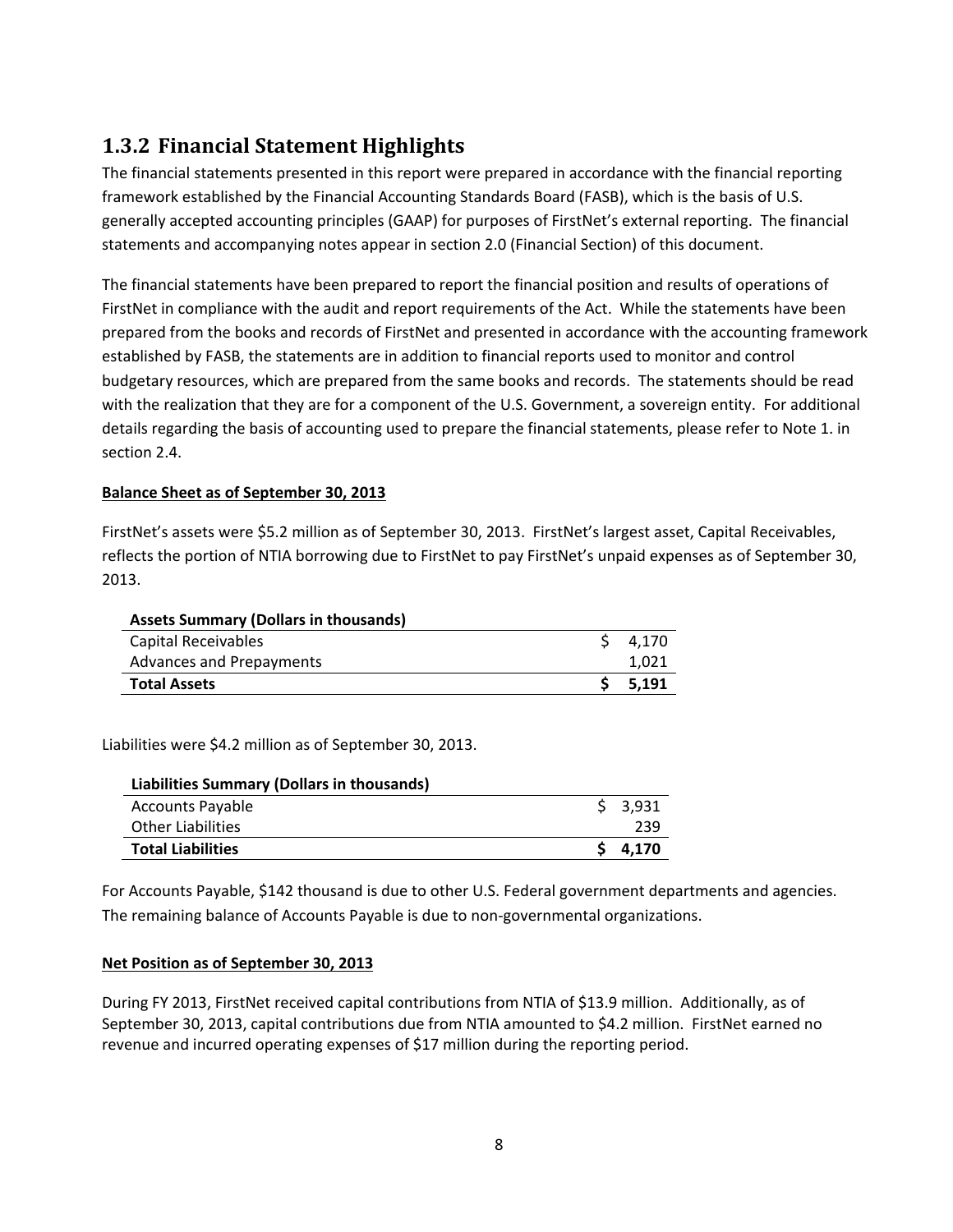# <span id="page-10-1"></span><span id="page-10-0"></span>**2.0 Financial Section**

## **2.1 Balance Sheet**

## **First Responder Network Authority Balance Sheet As of September 30, 2013 (Dollars in Thousands)**

| <b>ASSETS</b>                                    | <b>FY 2013</b> |  |
|--------------------------------------------------|----------------|--|
| <b>Current Assets</b>                            |                |  |
| Cash                                             | \$             |  |
| Capital Receivables                              | 4,170          |  |
| <b>Advances and Prepayments</b>                  | 1,021          |  |
| <b>Total Current Assets</b>                      | 5,191          |  |
| <b>Non-Current Assets</b>                        |                |  |
| <b>TOTAL ASSETS</b>                              | \$<br>5,191    |  |
| <b>LIABILITIES</b><br><b>Current Liabilities</b> |                |  |
| <b>Accounts Payable</b>                          | 3,931          |  |
| Accrued Payroll and Annual Leave                 | 239            |  |
| <b>Total Current Liabilities</b>                 | 4,170          |  |
| <b>Non-Current Liabilities</b>                   |                |  |
| <b>TOTAL LIABILITIES</b>                         | \$<br>4,170    |  |
| Commitments and Contingencies (Note 4)           |                |  |
| <b>NET POSITION</b>                              |                |  |
| Contributed Capital                              | 18,023         |  |
| <b>Cumulative Results of Operations</b>          | (17,002)       |  |
| <b>TOTAL NET POSITION (Note 2)</b>               | \$<br>1,021    |  |
| <b>TOTAL LIABILITIES AND NET POSITION</b>        | \$<br>5,191    |  |

The accompanying notes are an integral part of these financial statements.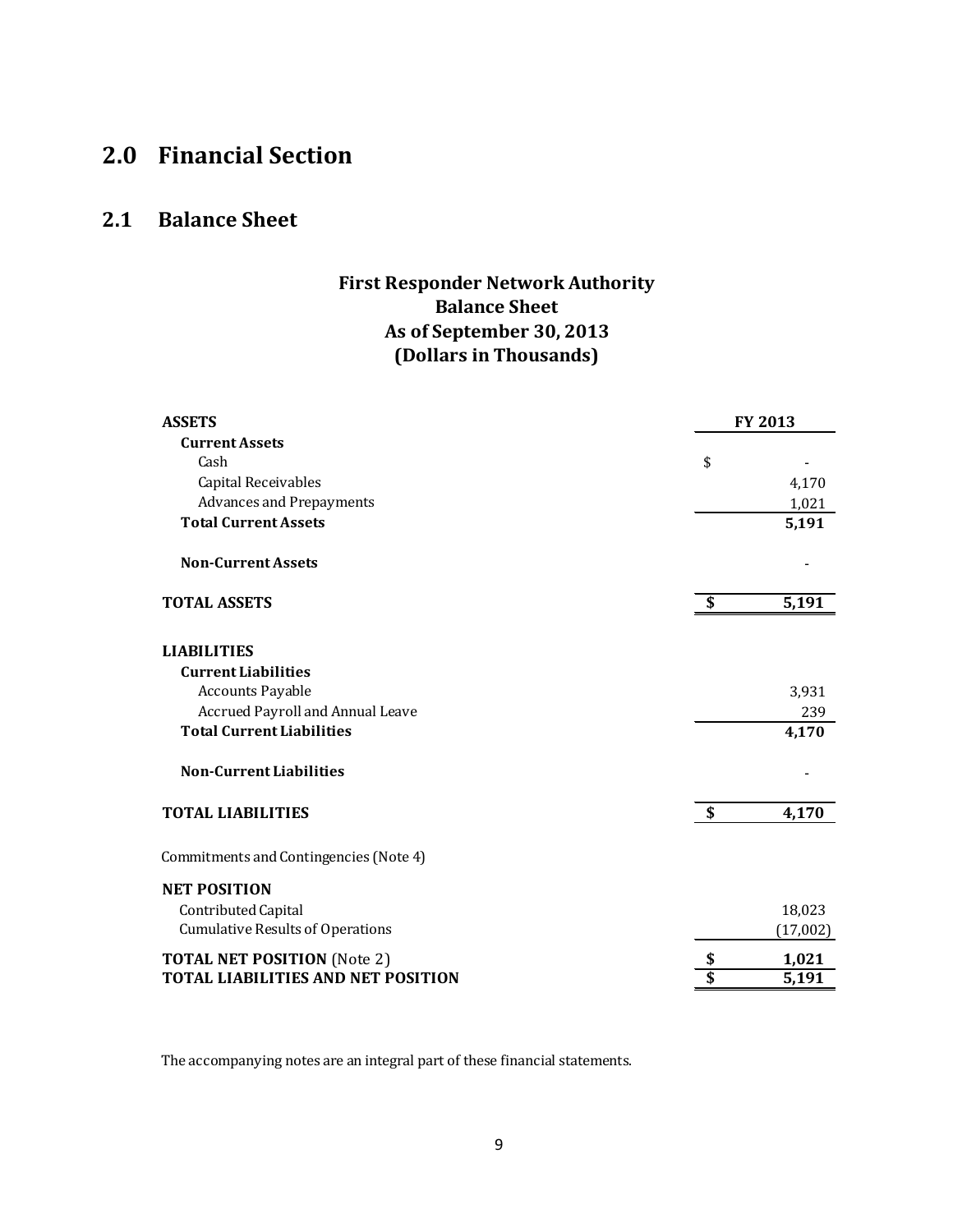# <span id="page-11-0"></span>**2.2 Statement of Operations**

## **First Responder Network Authority Statement of Operations For the Year Ended September 30, 2013 (Dollars in Thousands)**

|                                 |        | <b>FY 2013</b> |  |
|---------------------------------|--------|----------------|--|
| <b>Operating Revenues</b>       | \$     |                |  |
| <b>Operating Expenses</b>       |        |                |  |
| General and Administrative      |        | 17,002         |  |
| <b>Total Operating Expenses</b> | c<br>J | 17,002         |  |
|                                 |        |                |  |
| NET (DEFICIT)                   | ¢      | (17,002)       |  |

The accompanying notes are an integral part of these financial statements.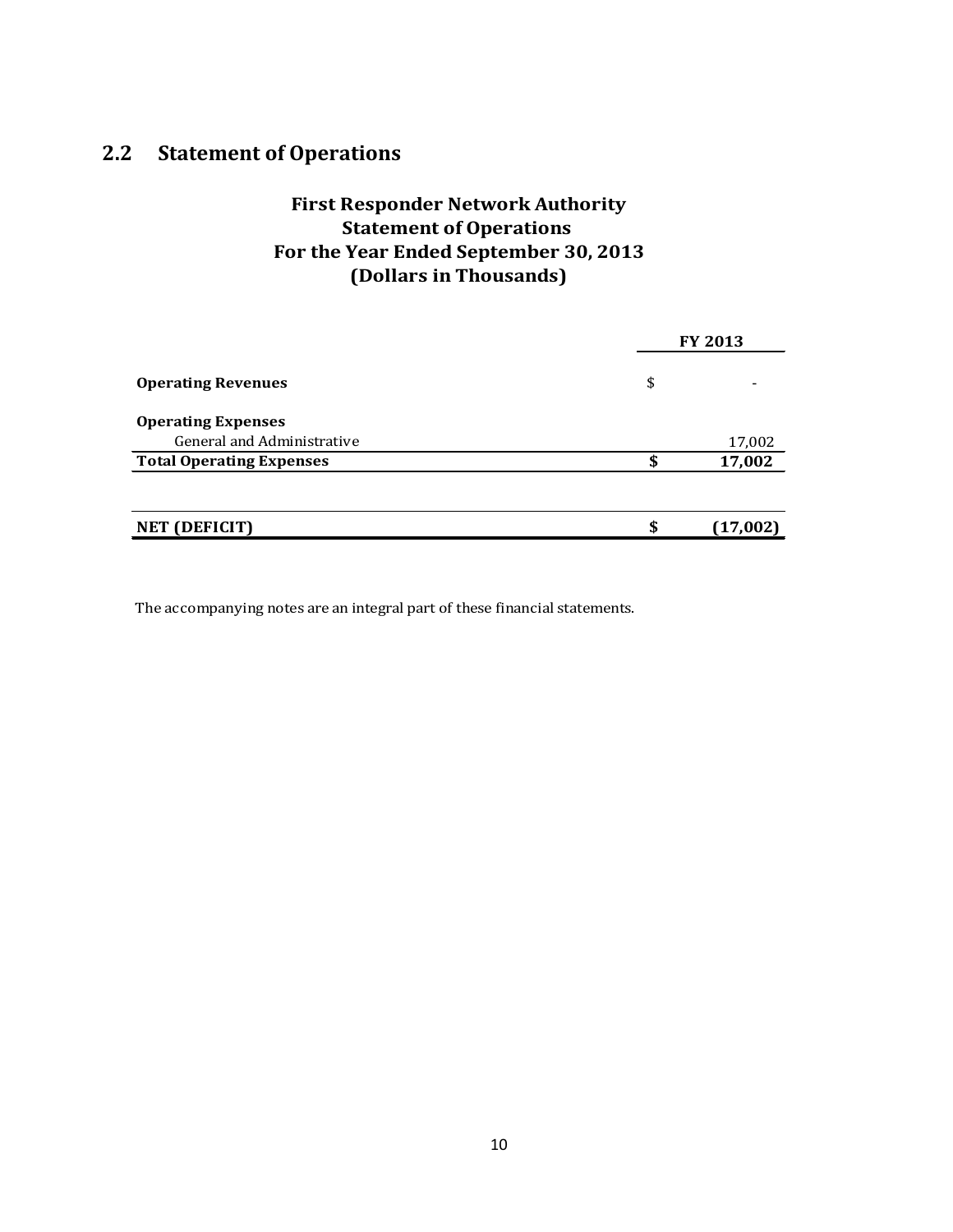## <span id="page-12-0"></span>**2.3 Statement of Cash Flows**

## **First Responder Network Authority Statement of Cash Flows For the Year Ended September 30, 2013 (Dollars in Thousands)**

|                                                                            | <b>FY 2013</b> |           |
|----------------------------------------------------------------------------|----------------|-----------|
| <b>Cash Flows from Operating Activities</b>                                |                |           |
| Net (Deficit)                                                              | \$             | (17,002)  |
| Adjustments to reconcile Net (Deficit) to net cash provided by operations: |                |           |
| Increase in Advances and Prepayments                                       |                | (1,021)   |
| Increase in Accounts Payable                                               |                | 3,931     |
| Increase in Accrued Payroll and Annual Leave                               |                | 239       |
| <b>NET CASH USED IN OPERATING ACTIVITIES</b>                               |                | (13, 853) |
|                                                                            |                |           |
| <b>Cash Flows from Financing Activities</b>                                |                |           |
| Capital Contributions received                                             |                | 13,853    |
| NET CASH PROVIDED BY FINANCING ACTIVITIES                                  | \$             | 13,853    |
|                                                                            |                |           |
| Net increase (decrease) in cash                                            |                |           |
| Cash Balance at beginning of year                                          |                |           |
| <b>CASH AT END OF YEAR</b>                                                 | \$             |           |

The accompanying notes are an integral part of these financial statements.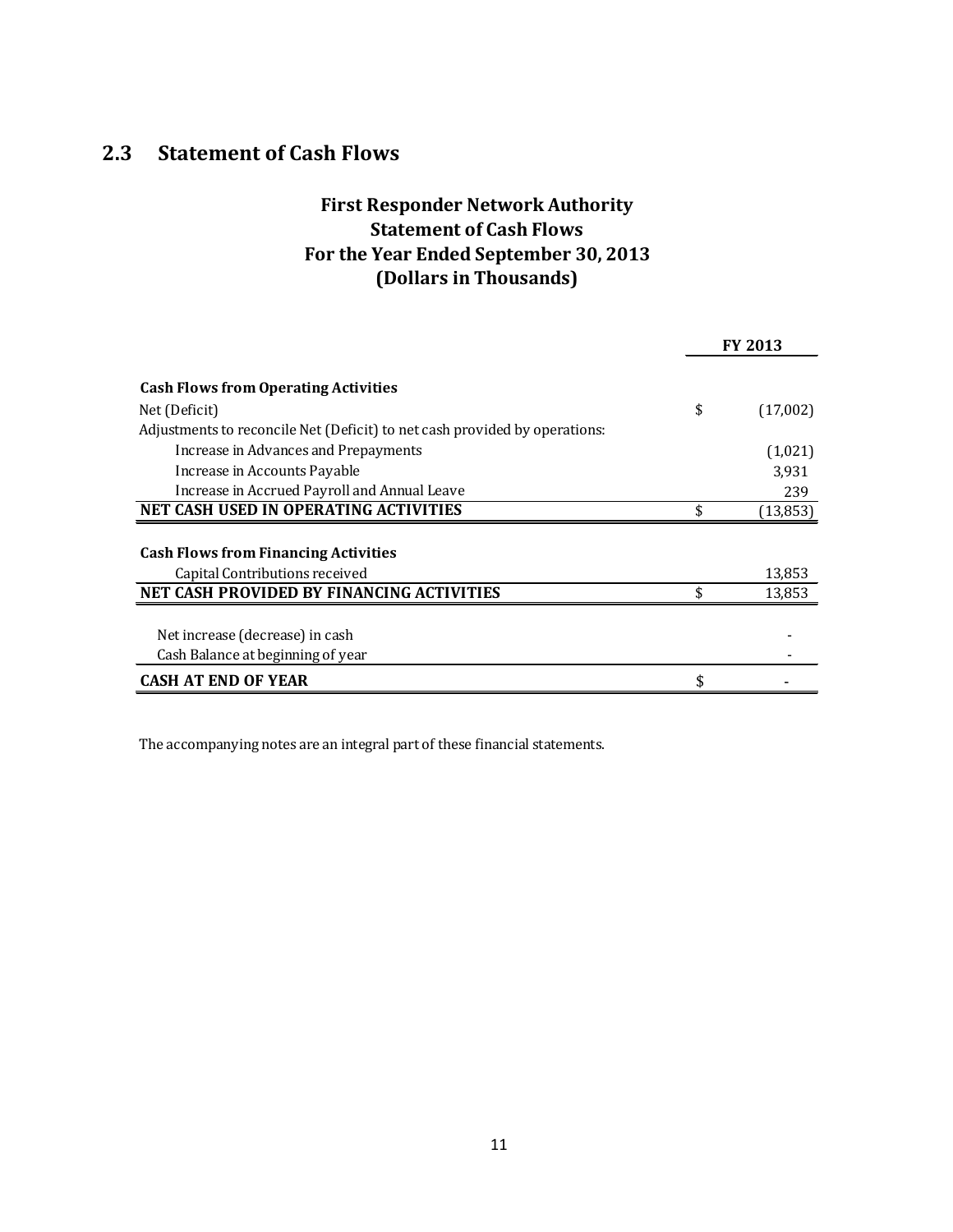## <span id="page-13-0"></span>**2.4 Notes to the Financial Statements**

(All dollar amounts are presented in thousands)

## **Note 1. Reporting Entity and Summary of Significant Accounting Policies**

## *Description of Reporting Entity*

The First Responder Network Authority (FirstNet) was established by Title VI, Subtitle B, Section 6204(a) of the *Middle Class Tax Relief and Job Creation Act of 2012*, Public Law 112-96 (the Act) as an independent Federal authority within the National Telecommunications and Information Administration (NTIA) of the U.S. Department of Commerce (the Department). FirstNet is responsible for ensuring the establishment of a nationwide, interoperable public safety broadband network. FirstNet is managed by a Board of 15 individuals (12 appointed by the Secretary of Commerce, along with the Secretary of Homeland Security, the Attorney General of the United States, and the Director of the Office of Management and Budget).

These financial statements cover FirstNet's fiscal year ending September 30, 2013.

## *Basis of Presentation*

These financial statements have been prepared from the accounting records of FirstNet in conformity with U.S. generally accepted accounting principles (GAAP), based on accounting standards issued by the Financial Accounting Standards Board (FASB). Under such standards, FirstNet prepares its financial statements using the full accrual basis of accounting under which revenues are recognized when earned and expenses are recognized as incurred, regardless of when cash is exchanged.

The Federal Accounting Standards Advisory Board (FASAB) has been designated by the American Institute of Certified Public Accountants as the standards-setting body for financial statements of Federal Government entities, with respect to the establishment of GAAP. The FASAB has indicated, however, that financial statements prepared based upon accounting standards published by the FASB may also be regarded as in conformity with GAAP for those Federal agencies, such as FirstNet, that clearly demonstrate that the needs of their primary users would best be met through the application of FASB standards.

Because FirstNet has been delegated the financial and operational authority to operate in a manner similar to private business enterprises; FirstNet's primary funding is derived from a source other than through annual Federal appropriations; and after an initial infusion of capital, FirstNet will finance its operations through fee income and other revenues earned from selling goods and and/or services to sources outside the U.S. government as its principal activity, FirstNet has determined that the financial reporting framework established by the FASB is the appropriate source of generally accepted accounting principles for external financial statement reporting purposes.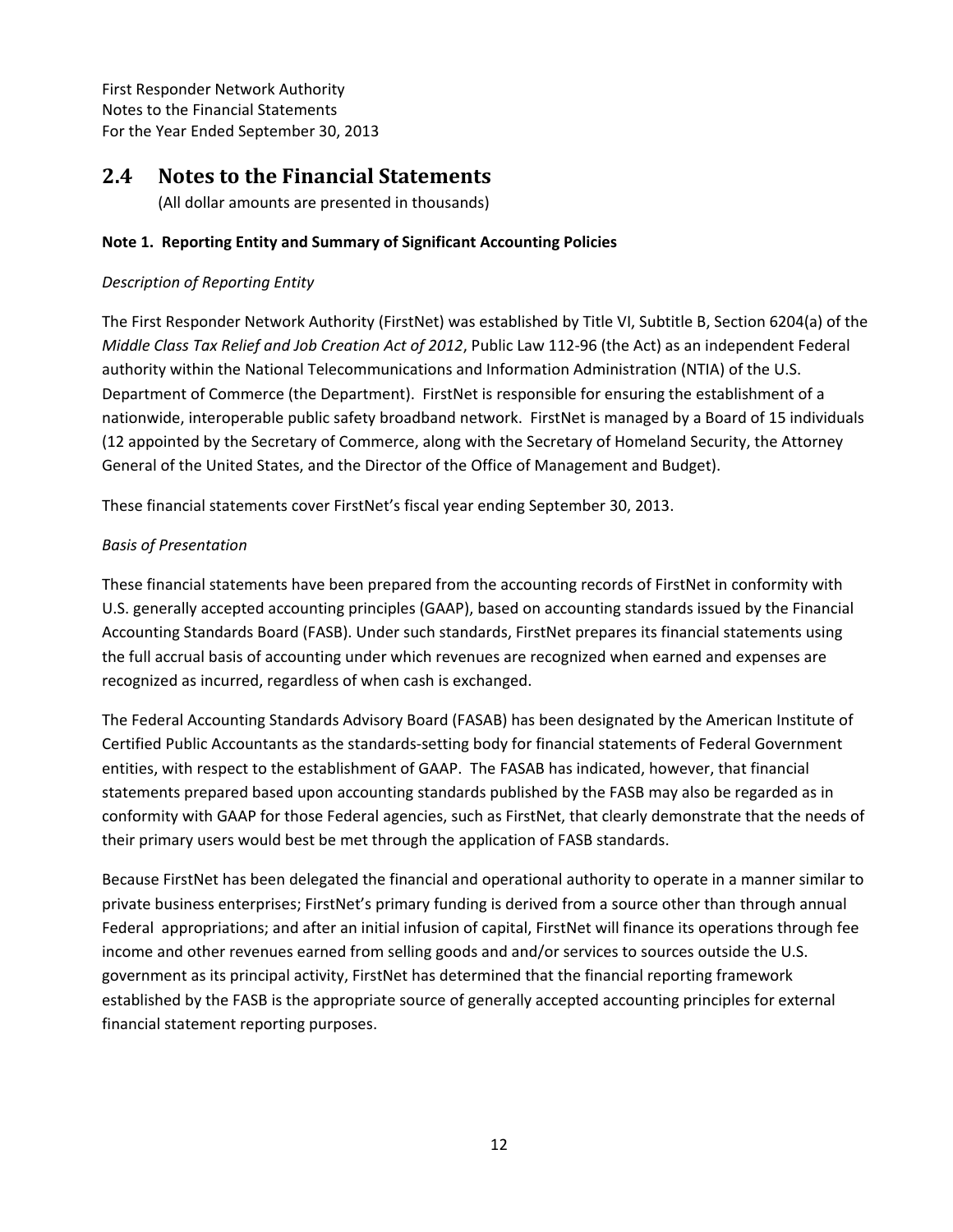## *Use of Estimates*

The preparation of financial statements in accordance with GAAP requires management to make estimates and assumptions that affect the reported amounts in these financial statements. Actual results may differ from those estimates.

## *Cash*

FirstNet records as Cash the aggregate amount of funds from all sources, including NTIA borrowing on deposit with the U.S. Department of the Treasury (Treasury) in the NTIA-managed Public Safety Trust Fund (PSTF), that are available to pay liabilities.

## *Advances and Prepayments*

Advances and prepayments are advance payments for the cost of goods or services to be acquired. Prepaid goods and services are expensed as the goods and services are delivered.

## *Property, Plant, and Equipment, Net*

FirstNet did not have any capitalized assets as of September 30, 2013. However, Property, Plant, and Equipment (PP&E) will include capital assets used in providing goods or services when the estimated useful life is two years or more. PP&E is stated at full cost, including all costs related to acquisition, delivery, and installation, less accumulated depreciation.

## *Accrued Funded Payroll and Annual, Sick and Other Leave*

These categories include salaries, wages, and other compensation earned by employees, but not disbursed as of September 30.

Annual leave is accrued as a liability when earned and the accrual is reduced as leave is taken. The balance in this accrued liability account reflects current salary or wage rates of employees as of September 30, 2013.

Sick leave and other types of non-vested leave are not accrued but are expensed as the leave is taken.

## *Contributed Capital*

Capital contributions represent funding transfers from the NTIA-managed PSTF to pay FirstNet expenses incurred. The transfers are derived from NTIA borrowings from the Treasury. The Capital Receivables balance as of September 30, 2013 represents additional capital contributions due from NTIA that are required to pay FirstNet payables. Capital contributions are recognized at such time as FirstNet incurs a liability as NTIA is responsible for funding all FirstNet obligations.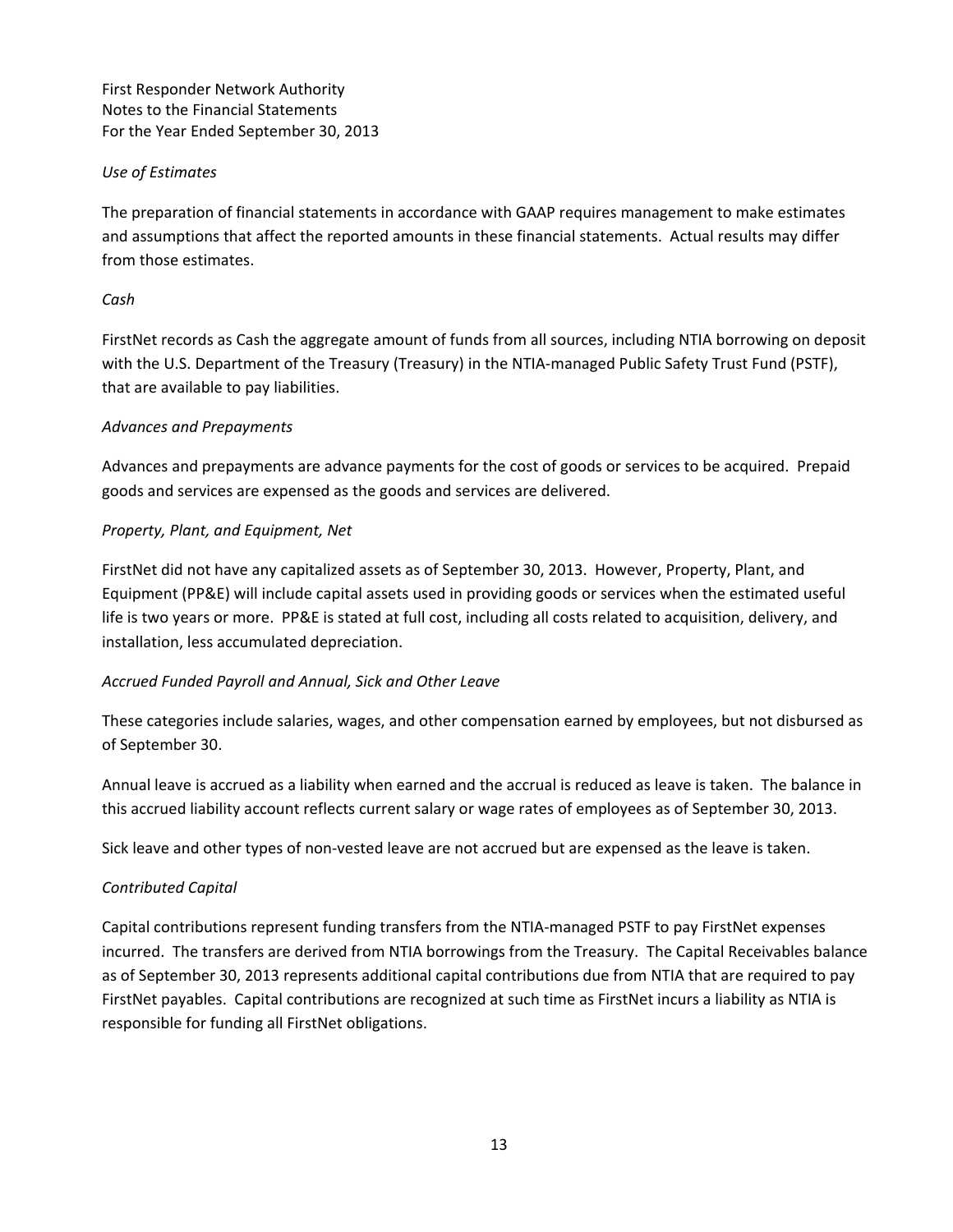#### *Employee Retirement Plans and Postretirement Benefits other than Pensions*

FirstNet employees participate in the contributory Civil Service Retirement System (CSRS) or Federal Employees' Retirement System (FERS), to which FirstNet and employees make contributions according to plan requirements. Consistent with reporting under multi-employer pension plans, FirstNet does not report CSRS and FERS assets, accumulated plan benefits or future liabilities, if any, applicable to its employees. This data is reported for plan participants by the Office of Personnel Management (OPM). Postretirement benefits for FirstNet employees, specifically health care costs and life insurance, are administered and paid by OPM through appropriations received from the U.S.Government. FirstNet does not reimburse OPMfor these payments. The FirstNet financial statements do not include the cost of employee postretirement benefits paid by OPM, or the actuarial liability for such benefits.

#### *Intangible Assets and Goodwill*

FirstNet has one class of intangible asset: a Federal Communications Commission (FCC) spectrum license. FirstNet holds the exclusive right to the single Public Safety Wireless Network License for use of the 700 megahertz (MHz) D block spectrum, specifically 22 megahertz of spectrum, including 2 MHz of guard bands and a pre-existing block of public safety broadband spectrum. FirstNet has not recognized in its financial statements any value related to the spectrum license granted by the FCC, because our charter requires that the amount of fees be sufficient but not exceed the amount necessary to recoup the total expenses necessary to operate the network.

#### *Revenue Recognition*

Under the Act, FirstNet primarily generates revenues through network user fees and leases related to network capacity. FirstNet revenues are not recognized until they are realized or realizable and earned, without regard to the receipt or payment of cash. Revenue generally is realized or realizable and earned when all of the following criteria are met: Persuasive evidence of an arrangement exists; delivery has occurred or services have been rendered; the seller's price to the buyer is fixed or determinable; and collectability is reasonably assured. FirstNet did not earn revenues during fiscal year 2013.

#### *Tax Status*

FirstNet is not subject to Federal, state, or local income taxes. Accordingly, no provision for income taxes is recorded and reported in our statement of operations.

#### *Fair Value Measurements*

FASB ASC Subtopic 820-10, *Fair Value Measurements and Disclosures*, establishes a fair value hierarchy that prioritizes the inputs to valuation techniques used to measure fair value. The fair value of FirstNet's capital receivables, accounts payable, accrued liabilities, and advance payments approximate their carrying value as of September 30, 2013.